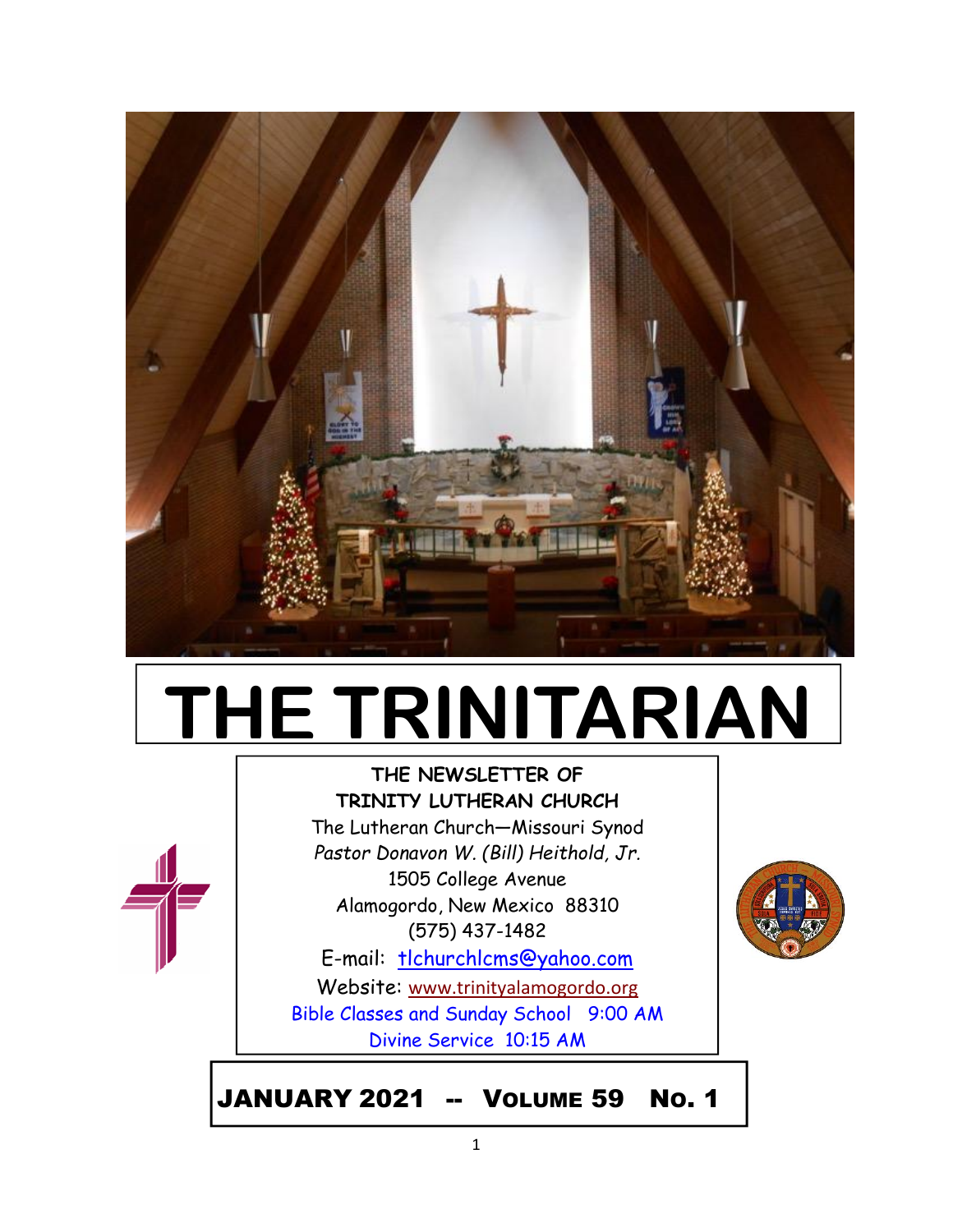## FROM THE PASTOR

Esther 4:14 For if you keep silent at this time, relief and deliverance will rise for the Jews from another place, but you and your father's house will perish. And who knows whether you have not come to the kingdom for such a time as this?

Esther was up against a wall. She knew of the decree and her life as well as all the Jews was on the line. She could ignore the decree and hope the King might overlook her but her uncle pointed out, she was likely to fall under the same outcome as the rest of the Jews.

Mordecai didn't know what would happen to them but he knew the Lord was in charge and possibly, just possibly now was Esther's time in God's dealing with the Jews to let His light of deliverance shine through her.

She knew her life ant that of her people's lives were on the line. It came down to whether she was going to die now or later. She decided that she might be used by God at this time and in this place. She was like the three guys that got tossed into the fiery furnace.

It seems we are undergoing a type of fire this past year. Shutdowns, regulations on how things should be done and the lack of closeness we would like with those we care about.

Compared to Esther or the three Jews, we can see we haven't had to endure that they did but endure something we were not used to, we have.

What does the new year hold for us? Will our lives be further challenged. Will the faith we have been given come under even more attack? Might it come to the point where our physical lives are on the line and yes, may even be taken if we remain faithful? Maybe we are still here for such a time as this, to shine the light of Jesus into the dark world around us. Let us never forget what Paul wrote: Rom. 14:8 For if we live, we live to the Lord, and if we die, we die to the Lord. So then, whether we live or whether we die, we are the Lord's. Pastor

## ELDERS MESSAGE

What are your New Year's resolutions ? Lose that pesky fifteen pounds that you vowed to do last year but it kept creeping back onto your torso and maybe grew larger?

Stop doing whatever you do that you know isn't good for you?

Get more exercise, park at the end of the Wal-Mart parking lot instead of the closest spot to the entrance. Thought about it, but was in such a hurry , didn't do it, besides it was too cold, hot or your aching feet ,back, or knees wouldn't handle the walk.

Yep, New Year's resolutions are made to be broken, especially if they have no real consequences for breaking them.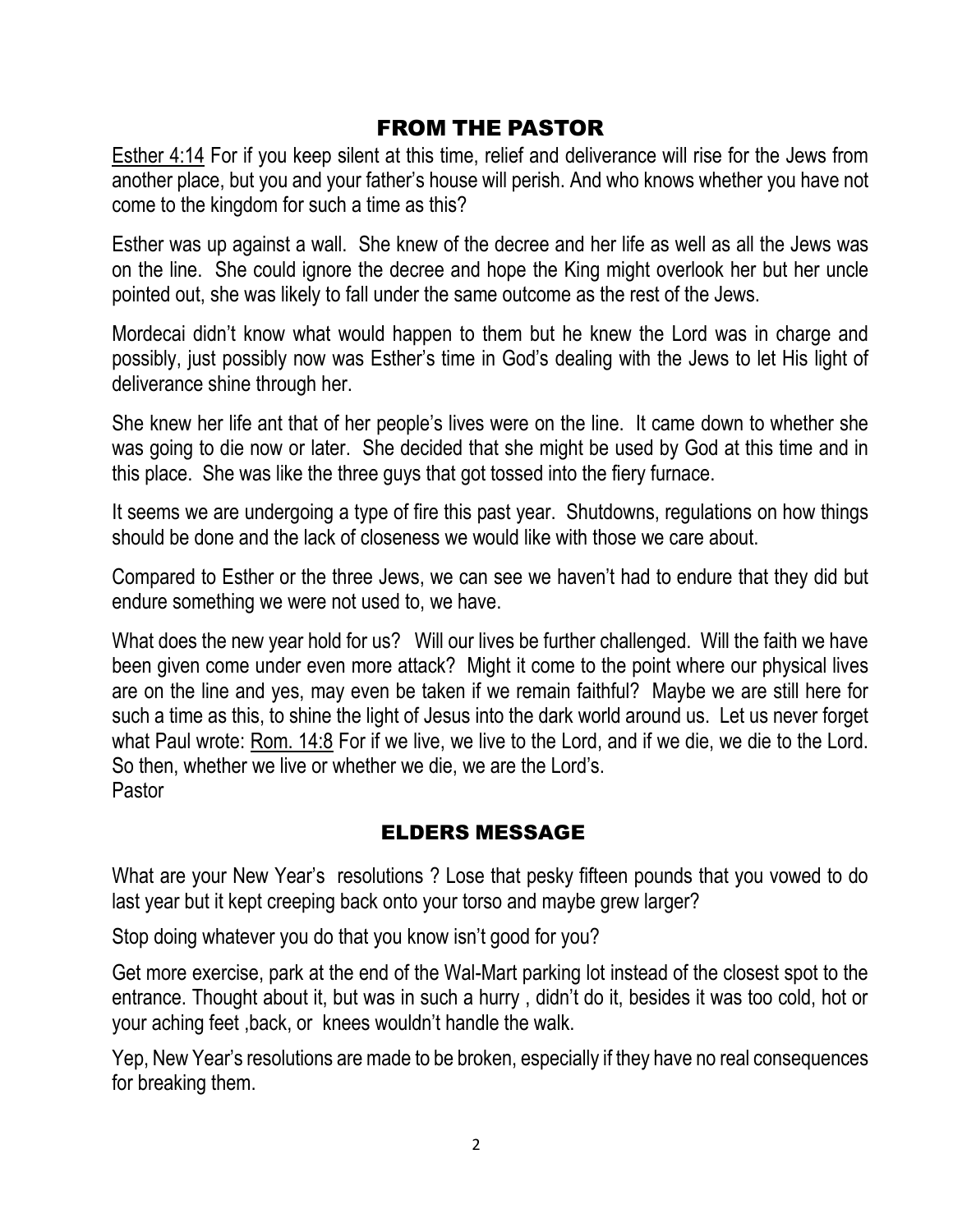The above is a re-hash of last year's resolutions.

The resolutions about doing healthier things took on a more ominous note with the coming of Covid19.

The "experts" provided us with admonitions and requirements to alter our lifestyles for the protection of us, our loved ones and the people we meet on a daily basis.

Dire consequences would result by not following their guidelines for living, As we found out , their "rules" seemingly changed almost weekly, depending on which "expert" promulgated the "rule".

We are now into the vaccine stage of the rules. Once again, we are at the mercy of the "experts". Who and what are we to believe? THE CHOICE IS YOURS.

The real choice we all have to make is to believe "the top men/women" of the world or to place our trust in GOD and believe in HIS SON JESUS CHRIST.

Our prayer chain and the outright miracles that have resulted from our prayers is living proof that trust in GOD and belief in JESUS CHRIST is the only answer to our prayers.

More importantly, it is the only way to eternal salvation .

How about making a resolution to attend church every Sunday? GOD admonishes us to attend worship regularly and receive his Grace through hearing his word and partaking of His Holy Sacraments.

Living your life according to his will would be a resolution that has real consequences!!!!!

Make a resolution to PRAY daily and thank GOD for HIS blessings.

Think about your resolutions!! Which ones really matter?

James R. Wilkes, Elder

## STEWARDSHIP

Dear Friends at Trinity,

In Matthew 25:40, Jesus says, "Truly, I say to you, as you did it to one of these my brothers, you did it to me." As part of my duties as Stewardship Chairperson, I am to manage the benevolence funds. The purpose of these funds is to help an individual(s) in need. God has provided our church with such an individual. Over the past two months we have purchased necessities for an individual with multiple disabilities and extremely limited income. We have also been able to provide an individual with rent money through LOVE Inc.

As we close out this unusual year of 2020, I pray we will all seek God's will in giving back to Him as He has blessed us.

Thank you. God's Blessings, Sandy Klose, Stewardship Chairperson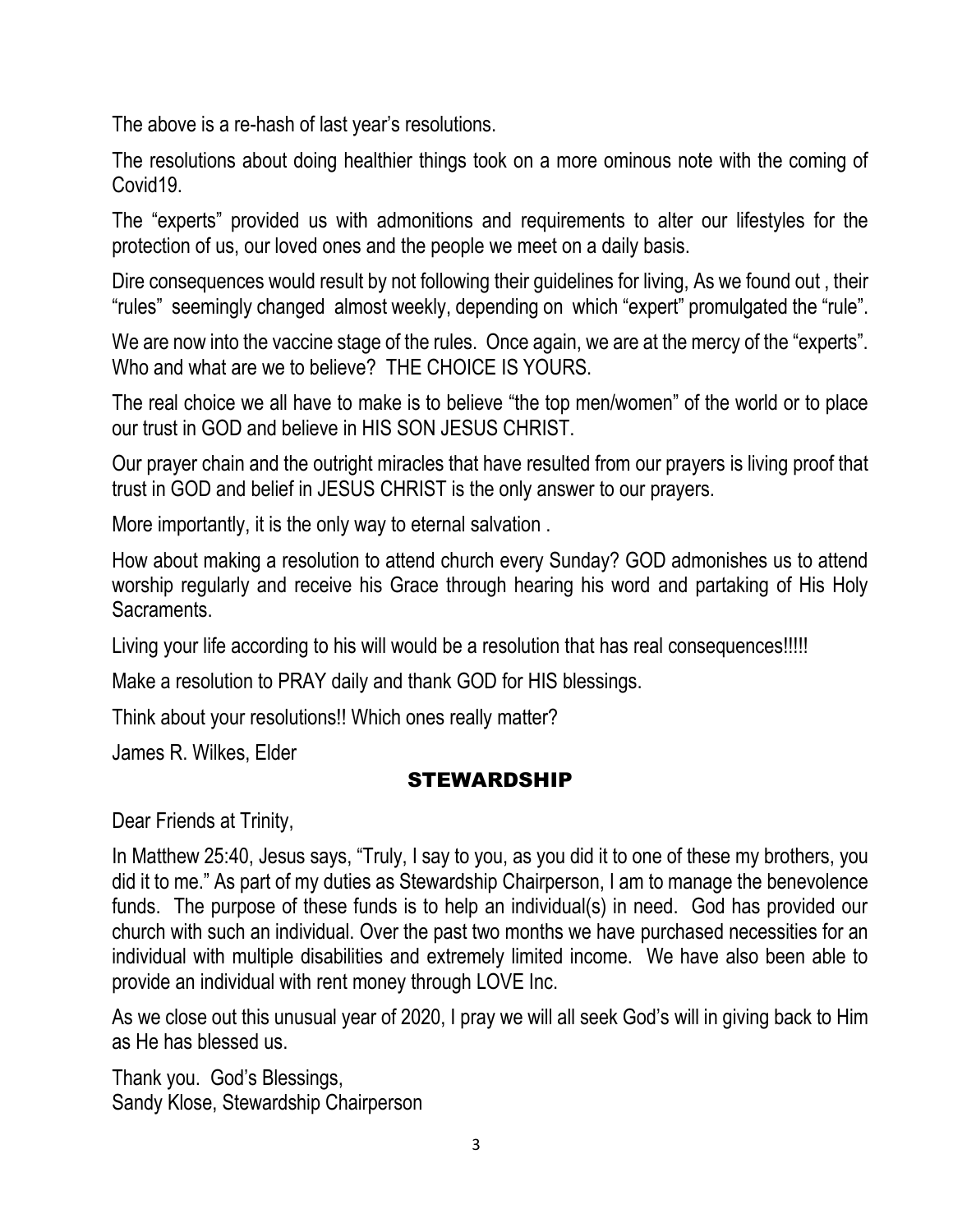#### LWML

#### **My heart has heard you say, "Come and talk with me." And my heart responds, "Lord, I am coming."Psalm 27:8**

When the Lord calls us to draw near to his throne of grace, to pray or wait on him, how often we respond, Lord, I'm busy. I have so much to do today. I don't have time for prayer. When his Spirit whispers someone's name to our hearts and nudges us to intercede for that person or make a phone call, we think, I'll do that later when I've got everything done or get caught up on my sleep. Our intentions may be good, but then in the crush of tasks and activities, we forget prayer.

A life ruled by to-do lists and Day-Timers instead of by God's Spirit robs us of the intimacy with him that he wants us to experience. But when we respond, "Yes, Lord, I am coming!" to God's gentle whispers, we are open to the life-giving power of the Lord's Spirit and his grace, and help flows not only into our own life but also into the lives of others as we pray on their behalf.

Prayer - LORD, give me such a desire for you that I will run to you right away when you say, "Come." Help me to be willing to lay aside my to-do lists and to come into your presence and talk with you. Tune my ears to your voice, and make my heart sensitive to your nudgings.

God often visits us, but most of the time we are not at home --- Danish proverb

What will be YOUR New Year's Resolution?

## **DECEMBER EVENTS**

Thank you to the 6 ladies & gentleman that showed up to help decorate the church for advent. You are our foundation.

Also, PRAISES go to our Lord that all the tags from the gift tree were taken and gifts bought for these families and the \$\$\$ donations for food. Thank you to those that helped sort and deliver everything.

## **UPCOMING EVENTS**

January 11 (10 a.m.) - Please come help take down and store all the decorations from Advent. Need some younger gentlemen to come help carry boxes to attic. PLEASE! Hopefully will be able to share fellowship at a local restaurant afterwards.

**Remember:** You can get all kinds of information, resources, bible studies, devotions, support by going to the LWML website: LWMLRMD.org.

## **DISTRICT MISSION GRANTS 2020-2022**

**Support for University Lutheran Chapel** -- Grant amount: \$8,000

University Lutheran Chapel (ULC) is a dedicated campus ministry at Colorado's largest public university. ULC provides the witness and ministry of Jesus Christ in Word and Sacraments to the students, faculty and staff of Colorado University –Boulder. They offer Lutheran worship every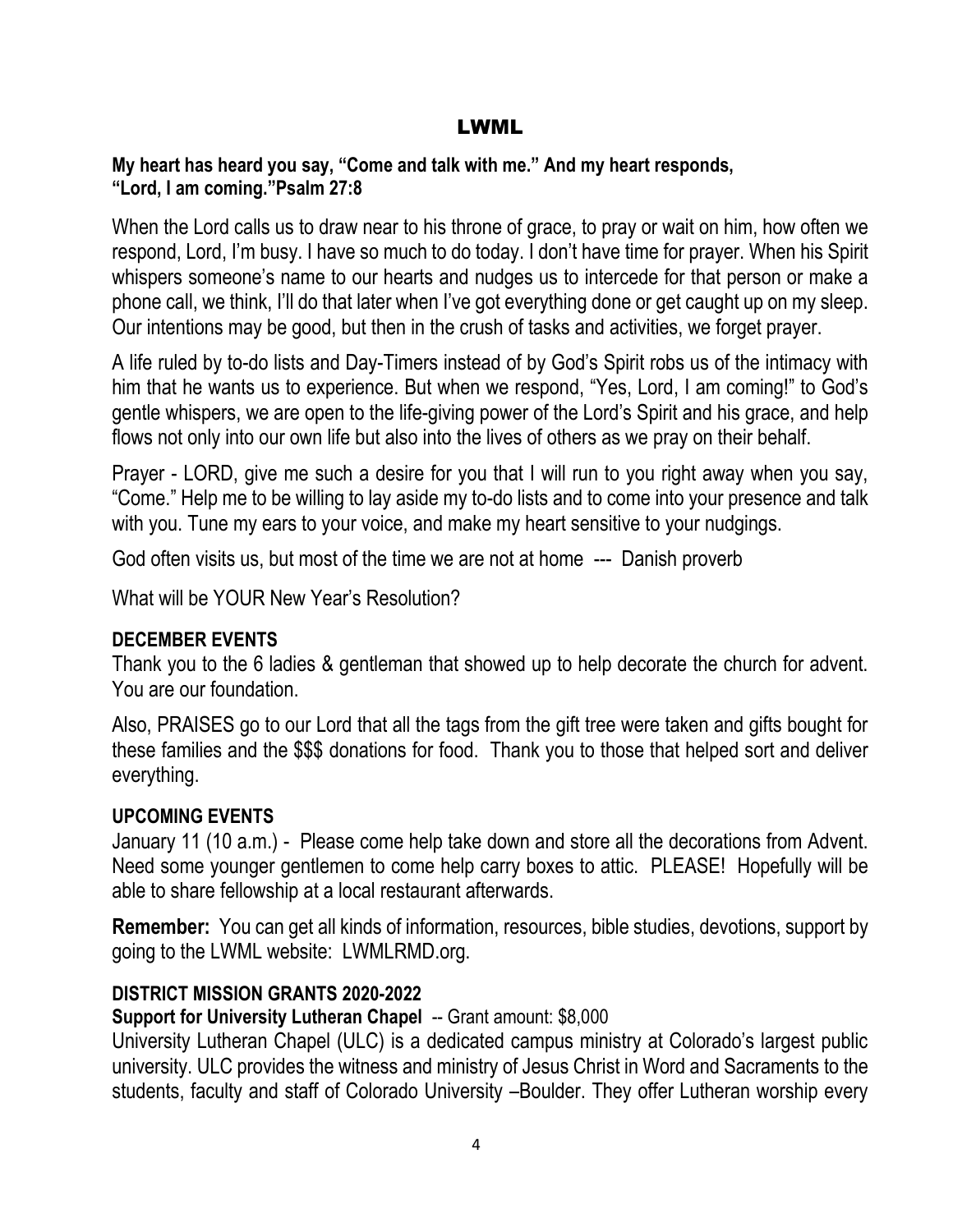week in which the forgiveness of sins through Word and Sacrament is distributed by Christ Jesus Himself. Unlike a traditional congregation, ULC cannot be self-sustaining given their mission status and a congregational makeup of students. ULC and the Rocky Mountain District are currently addressing part of the property whose fate is yet to be determined and ask for your prayers and support. This grant would cover witness and outreach events, advertising, Christian student fellowship events, teaching materials, and miscellaneous costs that arise necessary for doing ministry in this place.

#### **NATIONAL MISSION GRANTS 2019-2021**

Making Jesus Known in the United States Ethnic Communities Concordia Seminary, St. Louis, Missouri -- \$100,000

Throughout the country, there are many devoted first-generation immigrants serving in full-time ministry, reaching out to their ethnic communities and sharing the Gospel. Many of these church workers are enrolled in either of two Concordia Seminary programs – the Center for Hispanic Studies (CHS) and the Ethnic Immigrant Institute of Theology (EIIT). Both share the mission to make Christ known in their respective ethnic communities. CHS has a four-year program taught in Spanish and includes students from many Hispanic-Latino cultures. The EIIT program already has students that have been working in Word and Sacrament ministry as part of their culture. These students often have strained financial circumstances that are making it difficult to pay for this necessary education. Most hold two and three jobs to make ends meet but are willing to go to great lengths in the service of Christ and His Gospel. It is vital that they have the Biblical foundation to go with their passion for ministry. This grant will go towards funding the education costs of these devoted students and church workers.

by Yvonne Steeby, Trinity LWML President

**Any questions? Contact Yvonne, Bev, Hannah, Christine, Belinda, or Cyndi H.** *LWML On The Go,* **is available through your podcast provider, at lwml.org, and on the LWML App.**

## THE WINDOW

#### **"WHEN DISAPPOINTMENT COMES" BY H.W. GOCKEL**

We are told that in the Botanical Gardens at Oxford, England, a fine pomegranate was cut down almost to the root because it bore nothing but leaves.

Sometime later the keeper was able to report that a marvelous transformation had taken place and that the tree was now bearing fruit in abundance. All that it had needed was to be "cut back' – and to be "cut back" severely.

Our heavenly Father sometimes finds it necessary to "cut back" the trees that are growing in *His*  garden. We Christians are those trees – planted, cultivated, and nurtured by a miracle of His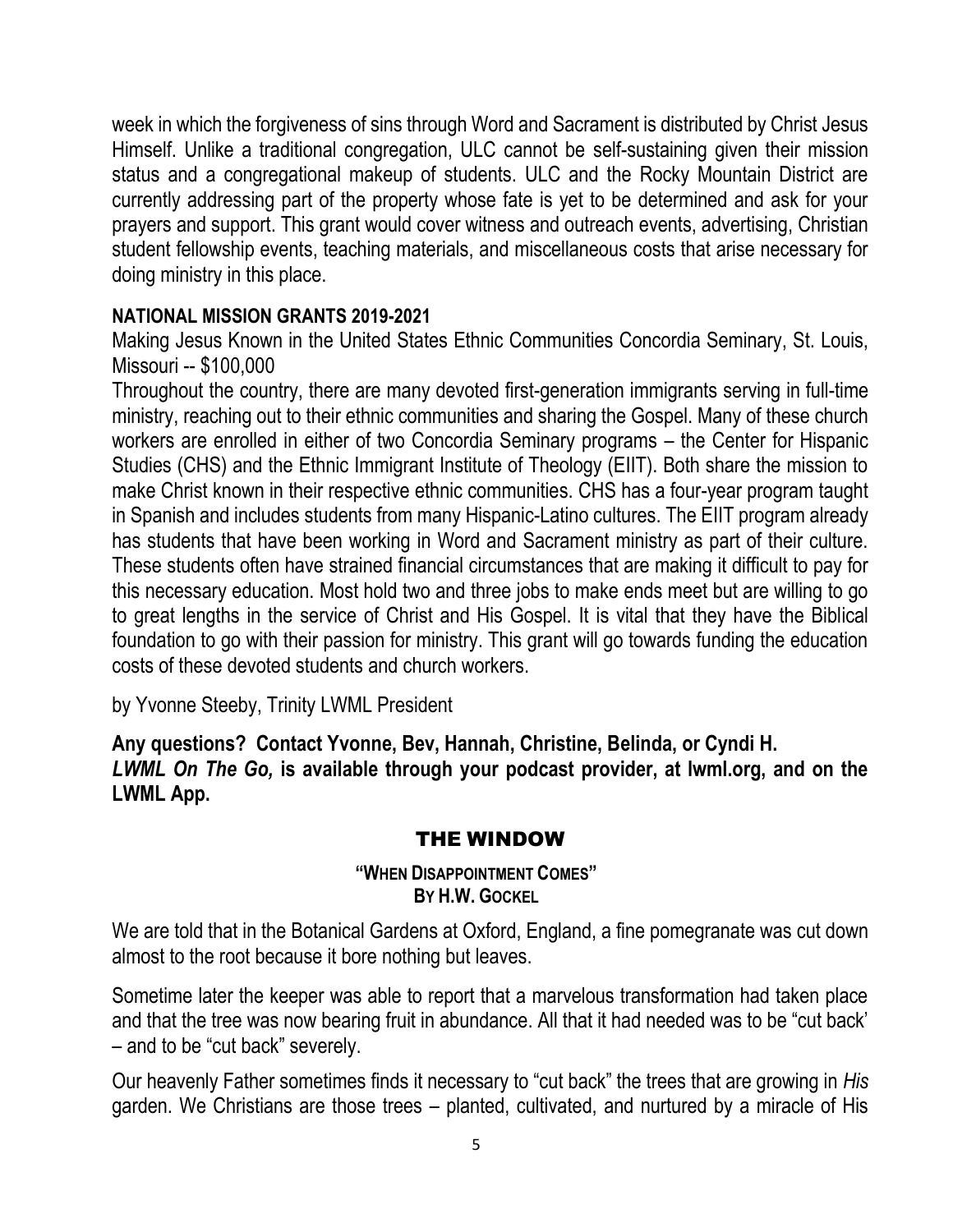grace.

Of us the Bible says "Every branch that beareth fruit, He purgeth it (that is, He prunes it), that it may bring forth *more* fruit" (John 15:2). Notice! This pruning is done on the branches that are bearing fruit – that they may bring forth *more* fruit. – The brittle brush and useless twigs must constantly be cut away to assure and to multiply the yield.

Sometimes we wonder why it is that devout and pious Christians, men and women who strive with all their hearts to conform their lives to the will of Christ, must suffer one disappointment after another. Why must the righteous suffer bitter visitations at the hands of a merciful Father?

The complete answer to that question will never be given this side of heaven. But God has revealed just enough of His design for us to pin our faith to. "Every branch that beareth fruit, He purgeth it, that it may bring forth *more* fruit." We are to be the better, the more fruitful – for our "cut back."

If ever there was a man who had to undergo frequent pruning, it was the Apostle Paul. In 1 Corinthians 11:24-33 he lays his breast bare, as it were, and displays the countless scars of the pruning hook of God's unsearchable providence. "Beaten with rods….stoned….in perils in the sea….in hunger and thrust…in cold and nakedness." And yet no one will deny that the life of this great man of God was more fruitful because of these painful visitations.

And so, it is with us and with everyone who has come to God through faith in Christ. Has our heavenly Father perhaps found it necessary to "cut back" drastically some branch in our life on which we had pinned our highest hopes? Have we experiences such a "cut back" through the loss of a beloved son or daughter? Have we had to taste the bitter ashes of utter disillusionment?

These are painful "cut backs," to be sure. But they are "cut-backs" with a gracious purpose. Let us always remember, when the days of pruning come, that God is not cutting down the tree – He is rather improving one of its branches.

Like plants, to man, dead in sin and straggling in faith, needs God's pruning to flourish.

*From 'This Day" magazine, August 1951*

## HYMN OF THE MONTH

**"O HOLY NIGHT" [1847]**

*…The star which they had seen in the East went before them, till it can and stood over where the young Child was.* Matthew 2:9 (NKJV)

The words of "O Holy Night" were written in 1847 by a French wine merchant named Placide Claappeau, the mayor of Roquemaure, a town the south of France. We know little about him except that he wrote poems as a hobby.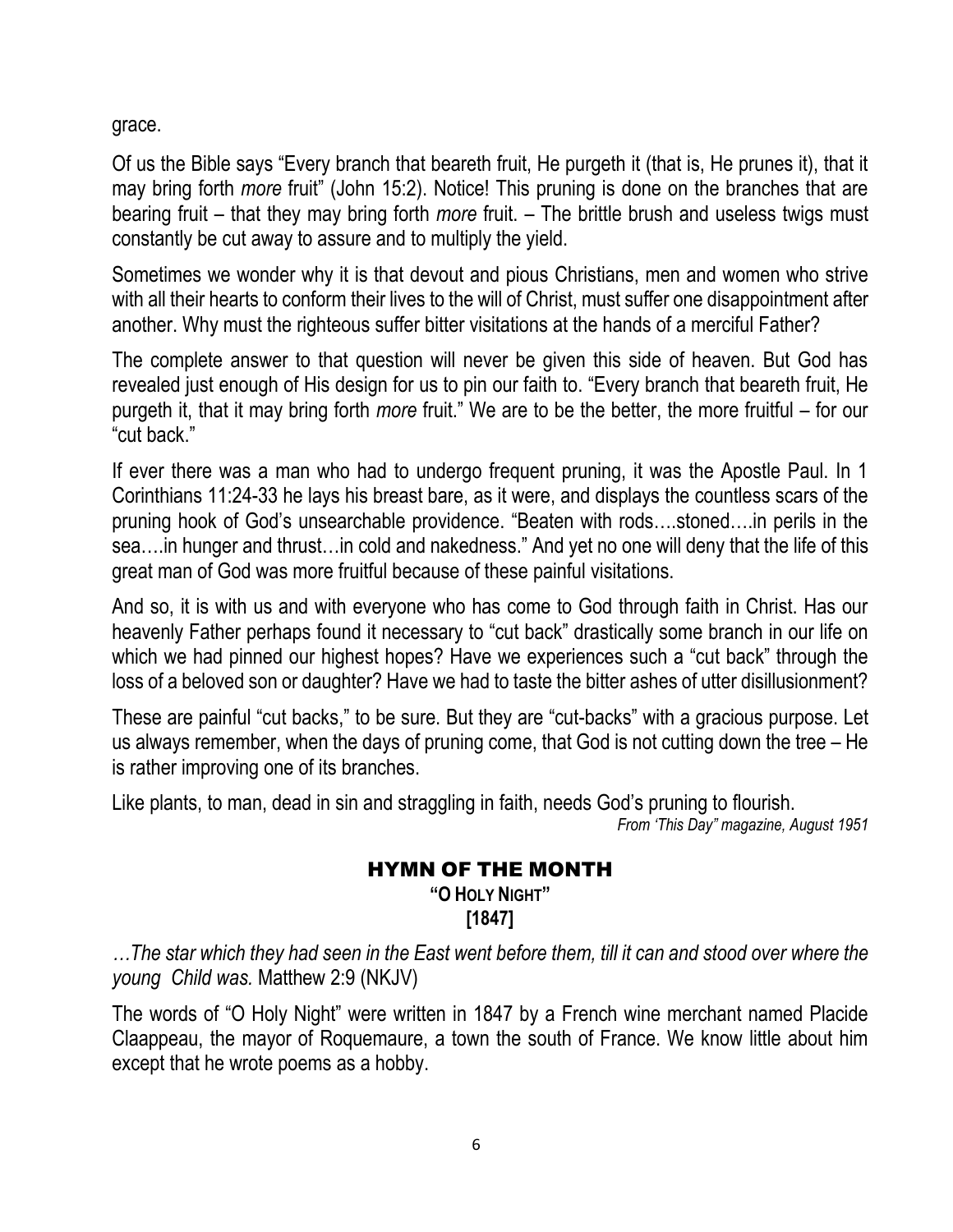We know more about the man who composed the music, a Parisian named Adolphe Charles Adam. The son of a concert pianist, Adams was trained almost from infancy in music and piano. In his mid-twenties, he wrote his first opera and thereafter wrote two operas a year until his death at age fifty-two. Near the end of his life, he lost his savings in a failed business venture involving the French national opera, but the Paris Conservatory rescued him by appointing him professor of music.

It was John Dwight, son of Yale's president, Timothy Dwight (I Love Thy Kingdom Lord"), who discovered this French Carol, "Christian Midnight," and translated it into the English hymn, "O Holy Night."

After graduating from Harvard and Cambridge, John was ordained as minister of the Unitarian church in Northhampton, but his pastoring experience wasn't happy. In 1841, George and Sophia Ripley founded a commune named Brook Farm "to prepare a society of liberal, intelligent, and cultivated persons, whose relations with each other would permit a more simple and wholesome life." John was hired as director of the Brook Farm School and began writing a regular column on music for the commune's publication.

Greatly influenced by the liberal views of Ralph Waldo Emerson, he became fascinated by the German culture, especially the symphonic music of Ludwig van Beethoven, and it was largely his influence that introduced Americans to Beethoven's genius.

When Brook Farm collapsed in 1847, John Dwight moved into a cooperative house in Boston and established a career in music journalism. He penned articles on music for major publications, and in 1852 he launched his own publication, *Dwight's Journal of Music.* He became America's first influential classical music critic. He was opinionated, sometime difficult, a great promoter of European classical music, and an early advocate of Transcendentalism.

How odd that a wine merchant, a penniless Parisian, and liberal clergyman should give Christianity one of its holiest hymns about the birth of Jesus Christ, Savior of the world.

*---Then Sings My Soul, Book 2, By Robert J. Morgan*